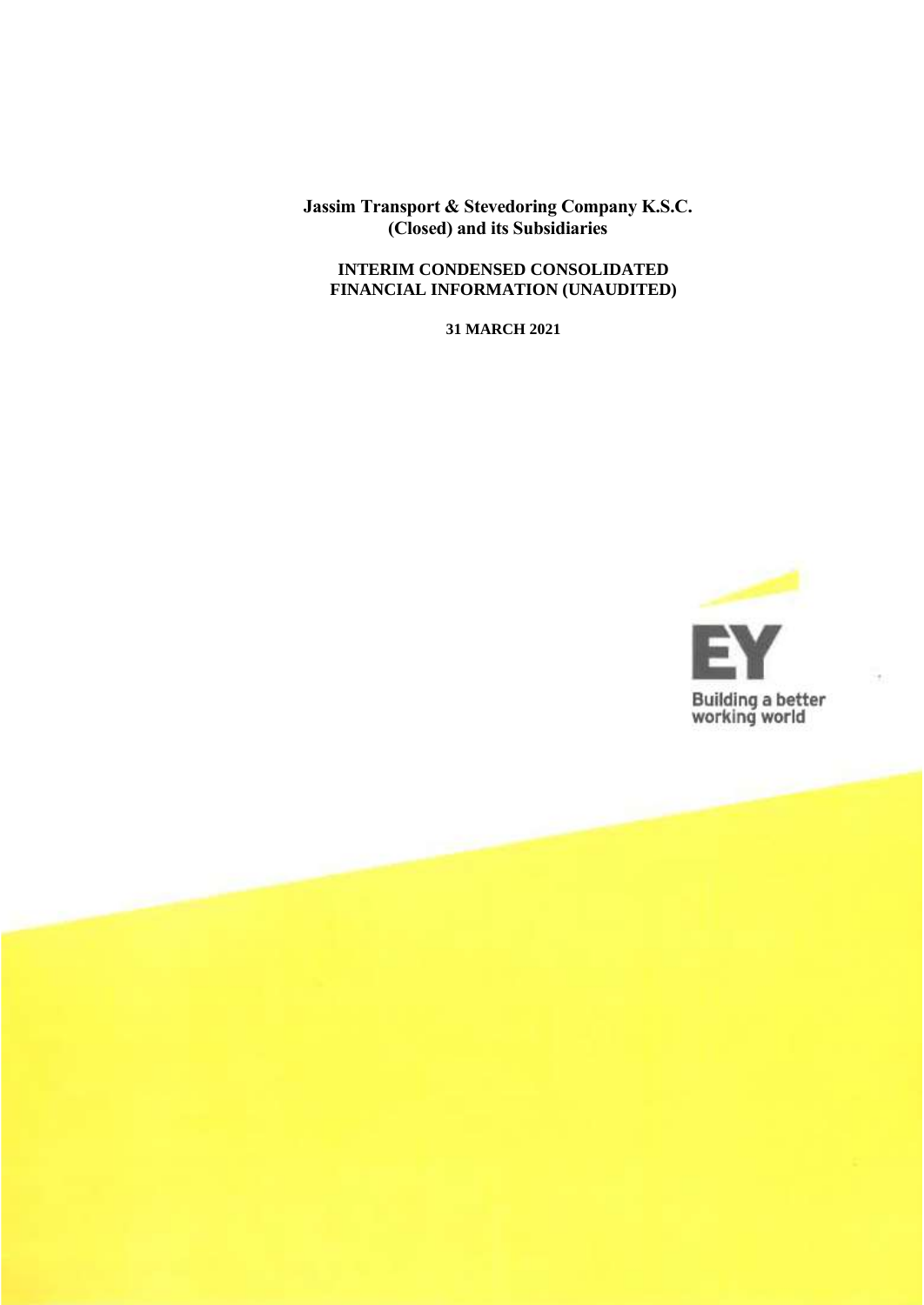

Ernst & Young Al Aiban, Al Osaimi & Partners P.O. Box 74, Safat 13001 Safat, Kuwait Baitak Tower, 18–20th Floor Safat Square Ahmed Al Jaber Street Kuwait

Tel: +965 2295 5000 / +965 2295 2880 Fax: +965 2245 6419

www.ey.com

## **INDEPENDENT AUDITOR'S REVIEW REPORT ON INTERIM CONDENSED CONSOLIDATED FINANCIAL INFORMATION TO THE BOARD OF DIRECTORS OF JASSIM TRANSPORT & STEVEDORING COMPANY K.S.C. (CLOSED)**

#### *Introduction*

We have reviewed the accompanying interim condensed consolidated statement of financial position of Jassim Transport & Stevedoring Company K.S.C. (CLOSED) ("the Parent Company") and its subsidiaries (collectively, the "Group") as at 31 March 2021, and the related interim condensed consolidated statement of income, interim condensed consolidated statements of comprehensive income, interim condensed consolidated statement of changes in equity and interim condensed consolidated statement of cash flows for the three months period then ended. The management of the Parent Company is responsible for the preparation and presentation of this interim condensed consolidated financial information in accordance with International Accounting Standard IAS 34: Interim Financial Reporting ("IAS 34"). Our responsibility is to express a conclusion on this interim condensed consolidated financial information based on our review.

#### *Scope of Review*

We conducted our review in accordance with International Standard on Review Engagements 2410, *"Review of Interim Financial Information Performed by the Independent Auditor of the Entity."* A review of interim condensed consolidated financial information consists of making inquiries, primarily of persons responsible for financial and accounting matters, and applying analytical and other review procedures. A review is substantially less in scope than an audit conducted in accordance with International Standards on Auditing and consequently, it does not enable us to obtain assurance that we would become aware of all significant matters that might be identified in an audit. Accordingly, we do not express an audit opinion.

#### *Other Matter*

The comparative interim condensed consolidated statement of income, interim condensed consolidated statement of comprehensive income, interim condensed consolidated statement of changes in equity, interim condensed consolidated statement of cash flows and related notes for the three months period ended 31 March 2020, were not audited, reviewed or compiled by us and accordingly, we do not express a conclusion, opinion or any form of assurance on them.

## *Conclusion*

Based on our review, nothing has come to our attention that causes us to believe that the accompanying interim condensed consolidated financial information is not prepared, in all material respects, in accordance with IAS 34.

**HKHA AL FULAIJ** LICENCE NO. 289A EY AL AIBAN, AL OSAIMI & PARTNERS

3 August 2021 Kuwait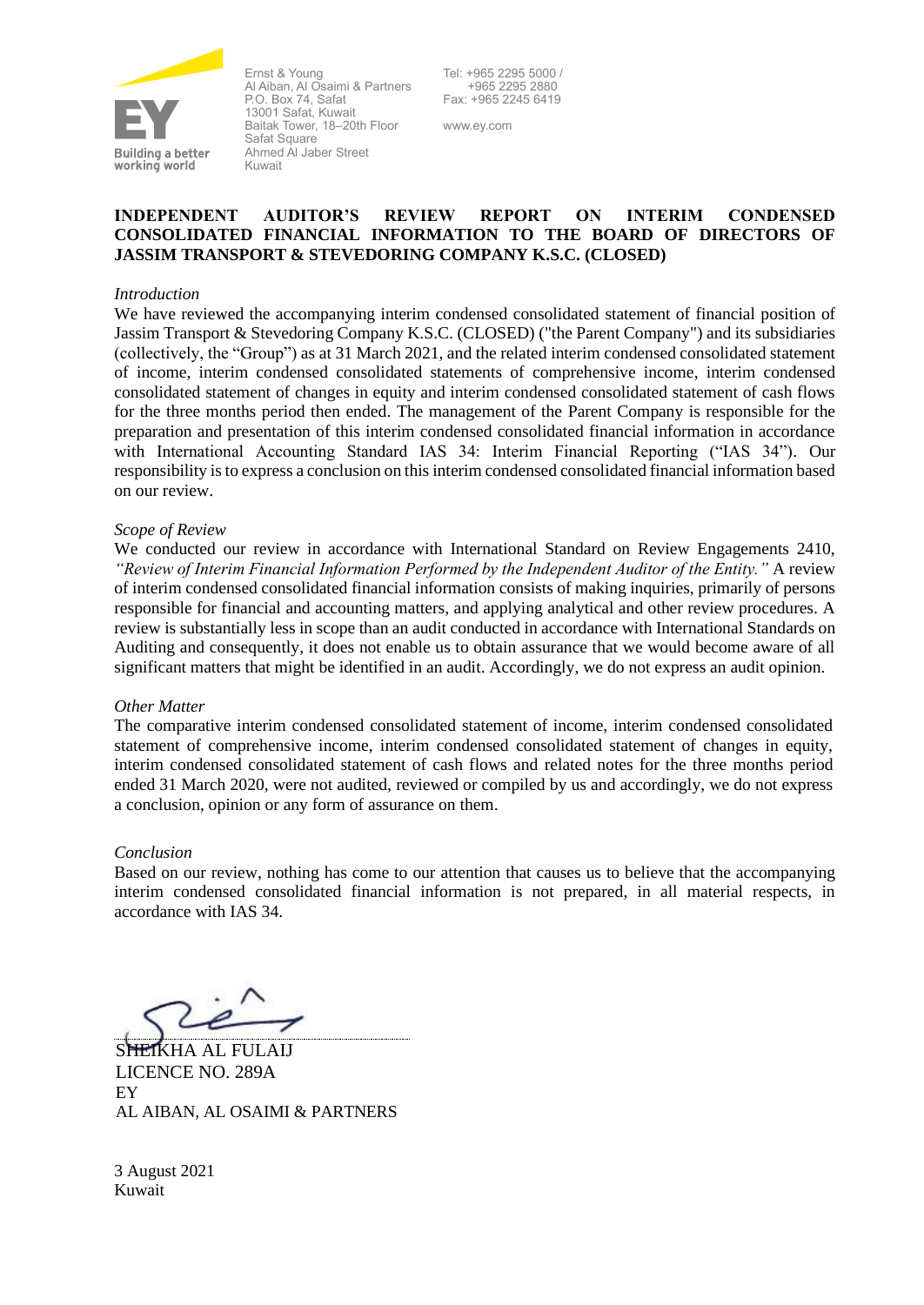# INTERIM CONDENSED CONSOLIDATED STATEMENT OF INCOME (UNAUDITED)

For the period ended 31 March 2021

|                                                                                                                                                                                  |             | Three months ended 31 March              |                                              |
|----------------------------------------------------------------------------------------------------------------------------------------------------------------------------------|-------------|------------------------------------------|----------------------------------------------|
|                                                                                                                                                                                  | <b>Note</b> | 2021<br>KD                               | (Unaudited and<br>Unreviewed)<br>2020<br>KD  |
| Revenue<br>Operating expenses                                                                                                                                                    | 3           | 5,174,060<br>(3,937,862)                 | 5,592,659<br>(3,571,903)                     |
| <b>GROSS PROFIT</b>                                                                                                                                                              |             | 1,236,198                                | 2,020,756                                    |
| Other income<br>Administrative expenses<br>Finance costs                                                                                                                         |             | 36,460<br>(625, 621)<br>(27, 417)        | 37,204<br>(540, 850)<br>(27, 356)            |
| <b>PROFIT BEFORE PROVISION FOR CONTRIBUTION</b><br>TO KUWAIT FOUNDATION FOR THE ADVANCEMENT OF<br><b>SCIENCES (KFAS) AND ZAKAT</b><br><b>KFAS</b><br>Zakat<br>Board remuneration |             | 619,620<br>(6,196)<br>(6,196)<br>(6,000) | 1,489,754<br>(14,898)<br>(14,898)<br>(8,500) |
| <b>PROFIT FOR THE PERIOD</b>                                                                                                                                                     |             | 601,228                                  | 1,451,458                                    |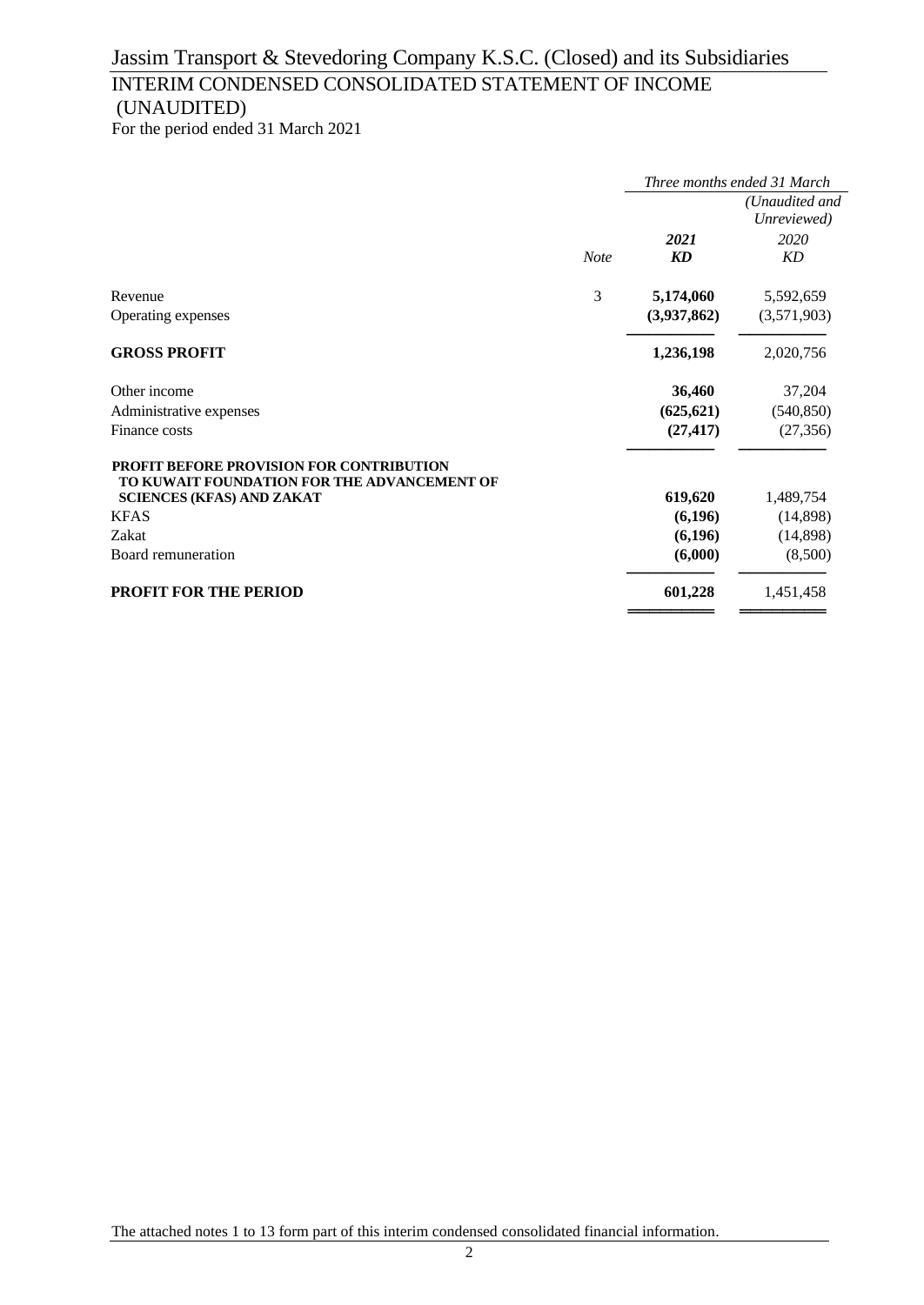# INTERIM CONDENSED CONSOLIDATED STATEMENT OF COMPREHENSIVE INCOME (UNAUDITED)

For the period ended 31 March 2021

|                                                                                                            | Three months ended 31 March |                               |  |  |
|------------------------------------------------------------------------------------------------------------|-----------------------------|-------------------------------|--|--|
|                                                                                                            |                             | (Unaudited and<br>Unreviewed) |  |  |
|                                                                                                            | 2021                        | 2020                          |  |  |
|                                                                                                            | KD                          | KD                            |  |  |
| <b>Profit for the period</b>                                                                               | 601,228                     | 1,451,458                     |  |  |
| Other comprehensive income:                                                                                |                             |                               |  |  |
| Items that are or may be subsequently reclassified to interim                                              |                             |                               |  |  |
| condensed consolidated statement of income:                                                                |                             |                               |  |  |
| Exchange difference on translation                                                                         | (557)                       | (2,144)                       |  |  |
| Items that will not be subsequently reclassified to interim<br>condensed consolidated statement of income: |                             |                               |  |  |
| Unrealized loss on financial assets at fair value through other                                            |                             |                               |  |  |
| comprehensive income                                                                                       | (49, 840)                   | (44, 611)                     |  |  |
| Other comprehensive loss for the period                                                                    | (50, 397)                   | (46,755)                      |  |  |
| Total comprehensive income for the period                                                                  | 550,831                     | 1,404,703                     |  |  |
|                                                                                                            |                             |                               |  |  |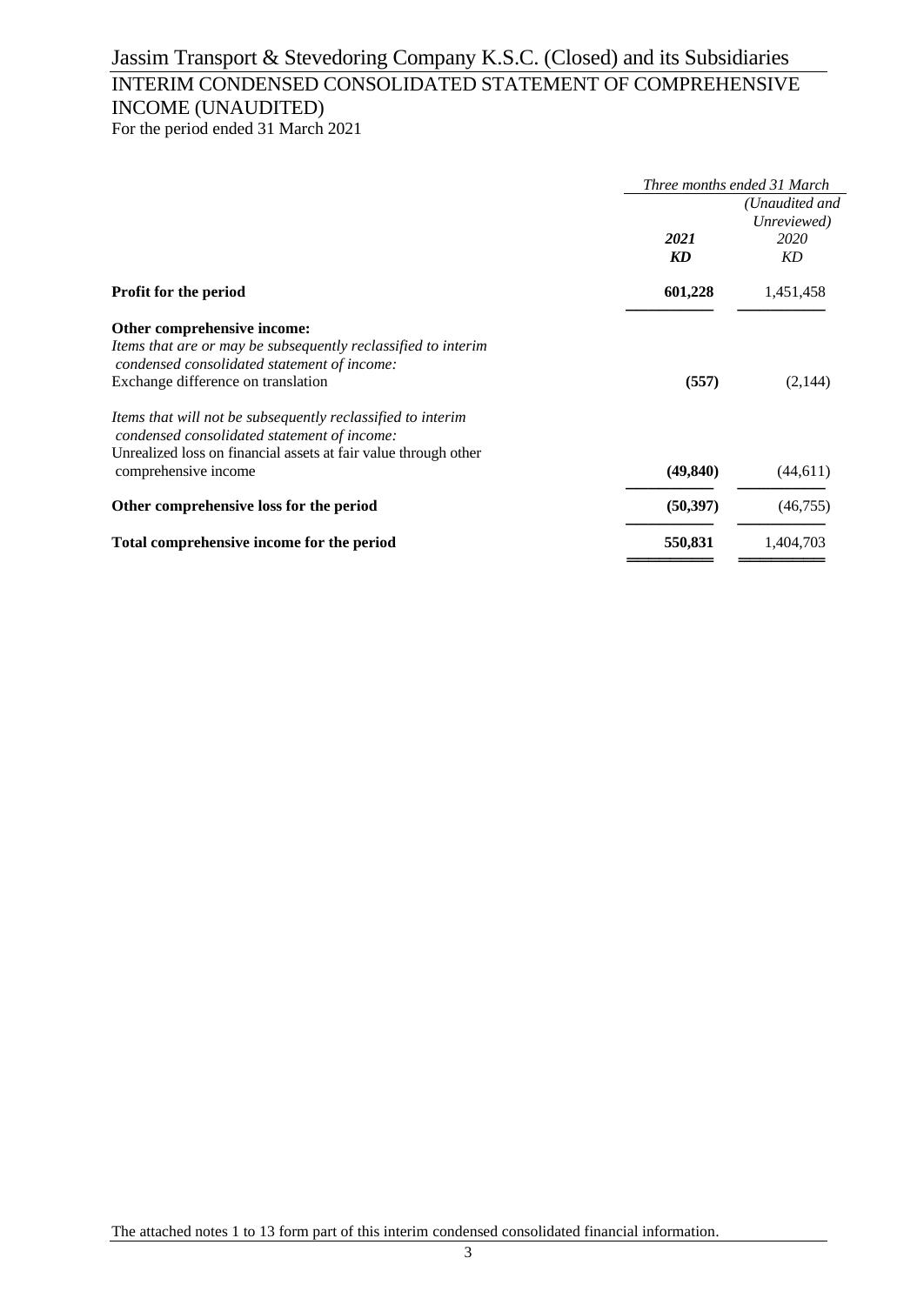## Jassim Transport & Stevedoring Company K.S.C. (Closed) and its Subsidiaries INTERIM CONDENSED CONSOLIDATED STATEMENT OF FINANCIAL POSITION (UNAUDITED) For the period ended 31 March 2021

|                                                            |              |            | Restated*    | Restated*<br>(Unaudited and |
|------------------------------------------------------------|--------------|------------|--------------|-----------------------------|
|                                                            |              |            | (Audited)    | Unreviewed)                 |
|                                                            |              | 31 March   | 31 December  | 31 March                    |
|                                                            |              | 2021       | 2020         | 2020                        |
|                                                            | <b>Notes</b> | <b>KD</b>  | KD           | <b>KD</b>                   |
| <b>ASSETS</b>                                              |              |            |              |                             |
| <b>Non-current assets</b>                                  | 4            | 36,958,814 | 36,890,603   | 37,467,355                  |
| Property and equipment                                     |              | 1,190,439  | 1,040,173    | 1,046,091                   |
| Right of use asset                                         |              |            |              |                             |
|                                                            |              | 38,149,253 | 37,930,776   | 38,513,446                  |
| <b>Current assets</b>                                      |              |            |              |                             |
| Inventories                                                |              | 668,725    | 608,793      | 545,921                     |
| Financial assets at fair value through other comprehensive |              |            |              |                             |
| income                                                     |              | 204,197    | 254,037      | 167,137                     |
| Account receivables and prepayments                        |              | 7,181,743  | 7,916,751    | 8,907,243                   |
| Cash and cash equivalents                                  | 5            | 4,655,629  | 3,926,777    | 5,080,567                   |
|                                                            |              | 12,710,294 | 12,706,358   | 14,700,868                  |
| <b>TOTAL ASSETS</b>                                        |              | 50,859,547 | 50,637,134   | 53,214,314                  |
| <b>EQUITY AND LIABILITIES</b>                              |              |            |              |                             |
| <b>Equity</b>                                              |              |            |              |                             |
| Share capital                                              | 6            | 15,000,000 | 15,000,000   | 15,000,000                  |
| Statutory reserve                                          |              | 6,111,806  | 6,111,806    | 5,692,824                   |
| Revaluation surplus                                        |              | 8,843,850  | 8,843,850    | 8,693,850                   |
| Fair value reserve                                         |              | 97,517     | 147,357      | 60,457                      |
| Foreign currency translation reserve                       |              | (10,217)   | (9,660)      | (3,390)                     |
| Retained earnings                                          |              | 10,939,658 | 13,338,430   | 17, 136, 163                |
| <b>Total equity</b>                                        |              | 40,982,614 | 43, 431, 783 | 46,579,904                  |
| <b>Non-current liabilities</b>                             |              |            |              |                             |
| Employees' end of service benefits                         |              | 1,563,890  | 1,506,358    | 1,579,255                   |
| Lease liabilities                                          |              | 612,382    | 505,238      | 524,890                     |
|                                                            |              | 2,176,272  | 2,011,596    | 2,104,145                   |
| <b>Current liabilities</b>                                 |              |            |              |                             |
| Account payables and accruals                              |              | 7,072,263  | 4,612,262    | 3,950,873                   |
| Lease liabilities                                          |              | 628,398    | 581,493      | 579,392                     |
|                                                            |              | 7,700,661  | 5,193,755    | 4,530,265                   |
| <b>Total liabilities</b>                                   |              | 9,876,933  | 7,205,351    | 6,634,410                   |
| <b>TOTAL EQUITY AND LIABILITIES</b>                        |              | 50,859,547 | 50,637,134   | 53,214,314                  |
|                                                            |              |            |              |                             |

\*Certain amounts presented do not correspond to the consolidated financial statements as at 31 December 2020 and reflect adjustments made as detailed in Note 12.

Sheikh Ali Fawaz D. S. Al Sabah (Chairman)

 $\sim$ 

Adel Kohari (Chief Executive Officer)

Cunaru

Rajeev Kulkarni (Chief Financial Officer)

The attached notes 1 to 13 form part of this interim condensed consolidated financial information.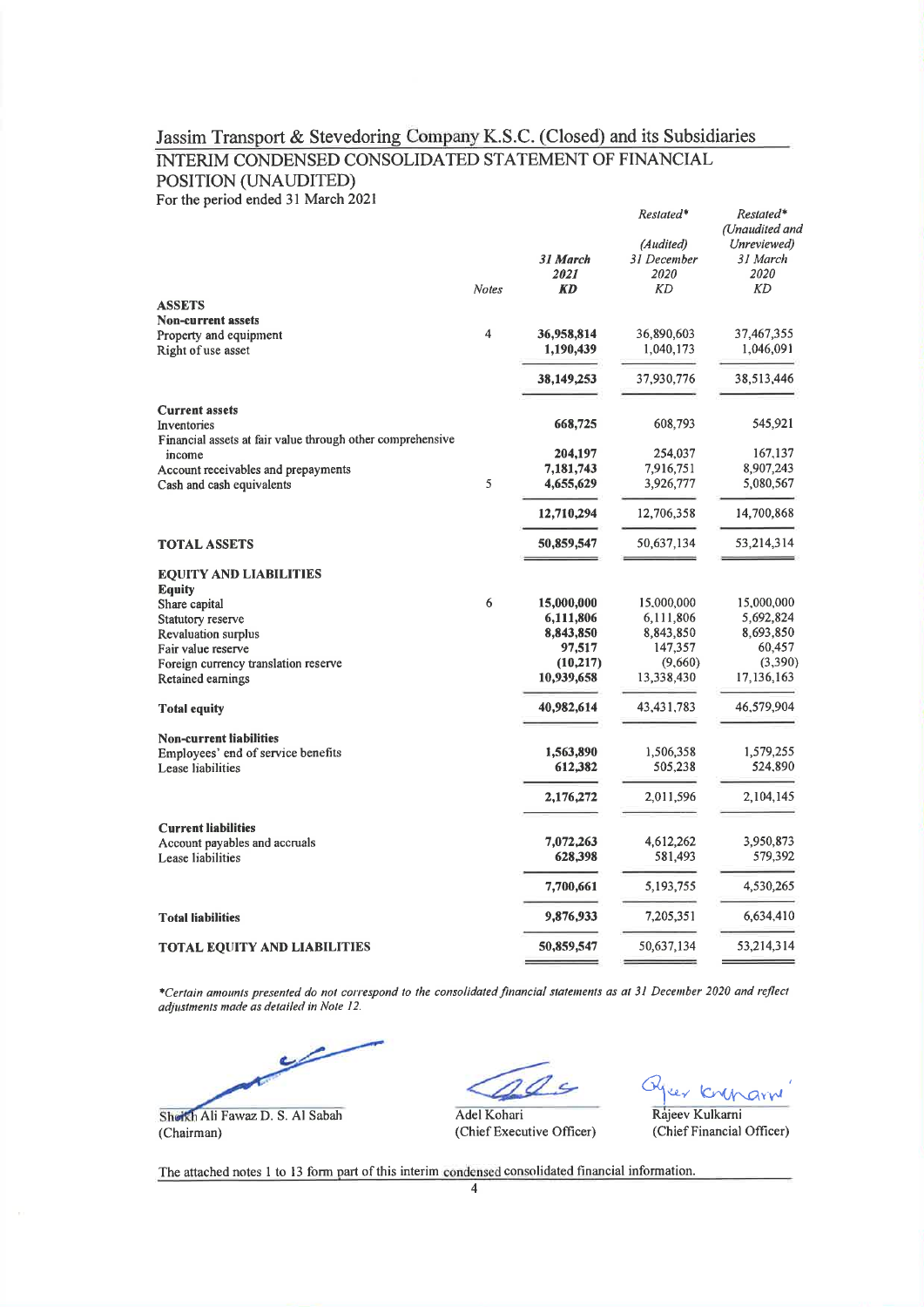# INTERIM CONDENSED CONSOLIDATED STATEMENT OF CHANGES IN EQUITY (UNAUDITED)

For the period ended 31 March 2021

|                                                                                                            | <b>Share</b><br>capital<br>KD | Statutory<br>reserve<br>KD | Revaluation<br>surplus<br><b>KD</b> | Fair<br>Value<br>reserve<br>KD | Foreign currency<br>translation<br>reserve<br>KD | Retained<br>earnings<br>KD | Total<br>KD                          |
|------------------------------------------------------------------------------------------------------------|-------------------------------|----------------------------|-------------------------------------|--------------------------------|--------------------------------------------------|----------------------------|--------------------------------------|
| As at 1 January 2021 (as previously stated)<br>Impact of correction of errors (Note 12)                    | 15,000,000                    | 6,111,806                  | 9,575,000<br>(731, 150)             | 147,357                        | (9,660)                                          | 13,338,430                 | 44,162,933<br>(731, 150)             |
| Restated balance as at 1 January 2021*<br>Profit for the period<br>Other comprehensive loss for the period | 15,000,000                    | 6,111,806                  | 8,843,850                           | 147,357<br>(49, 840)           | (9,660)<br>(557)                                 | 13,338,430<br>601,228      | 43, 431, 783<br>601,228<br>(50, 397) |
| Total comprehensive income (loss) for the period<br>Dividend (Note 6)                                      |                               |                            |                                     | (49, 840)                      | (557)                                            | 601,228<br>(3,000,000)     | 550,831<br>(3,000,000)               |
| As at 31 March 2021                                                                                        | 15,000,000                    | 6,111,806                  | 8,843,850                           | 97,517                         | (10, 217)                                        | 10,939,658                 | 40,982,614                           |
| As at 1 January 2020 (as previously stated)<br>Impact of correction of errors (Note 12)                    | 15,000,000                    | 5,692,824                  | 9,425,000<br>(731, 150)             | 105,068                        | (1,246)                                          | 15,684,705                 | 45,906,351<br>(731, 150)             |
| Restated balance as at 1 January 2020*<br>Profit for the period<br>Other comprehensive loss for the period | 15,000,000                    | 5,692,824                  | 8,693,850                           | 105,068<br>(44, 611)           | (1,246)<br>(2,144)                               | 15,684,705<br>1,451,458    | 45,175,201<br>1,451,458<br>(46,755)  |
| Total comprehensive (loss) income for the period                                                           |                               |                            |                                     | (44, 611)                      | (2,144)                                          | 1,451,458                  | 1,404,703                            |
| As at 31 March 2020                                                                                        | 15,000,000                    | 5,692,824                  | 8,693,850                           | 60,457                         | (3,390)                                          | 17,136,163                 | 46,579,904                           |

*\*Certain amounts presented do not correspond to the consolidated financial statements as at 31 December 2020 and reflect adjustments made as detailed in Note 12.*

The attached notes 1 to 13 form part of this interim condensed consolidated financial information.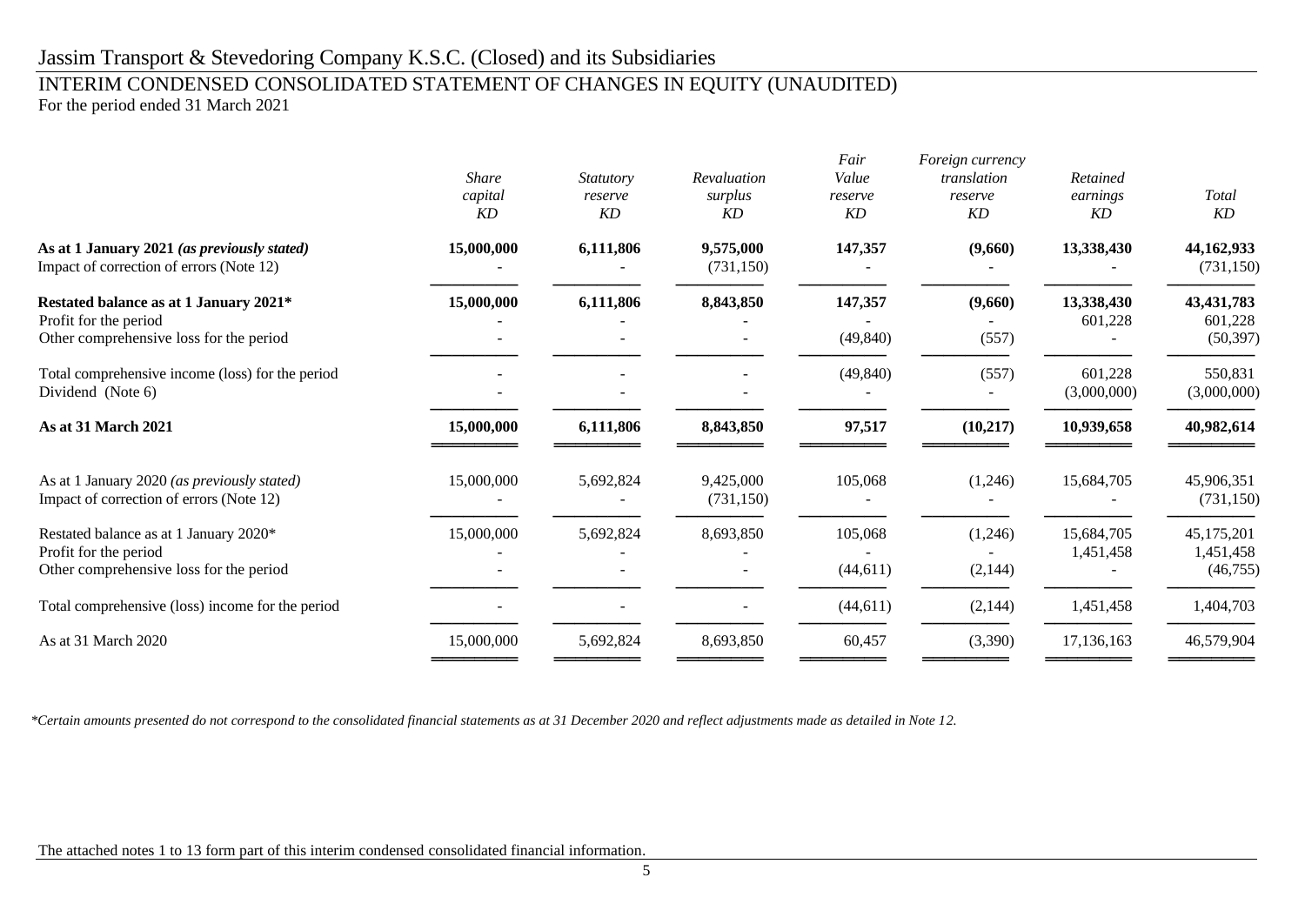# INTERIM CONDENSED CONSOLIDATED STATEMENT OF CASH FLOWS (UNAUDITED)

For the period ended 31 March 2021

|                                                                          |              | Three months ended 31 March |                                       |
|--------------------------------------------------------------------------|--------------|-----------------------------|---------------------------------------|
|                                                                          |              | 2021                        | (Unaudited and<br>Unreviewed)<br>2020 |
|                                                                          | <b>Notes</b> | KD                          | KD                                    |
| <b>OPERATING ACTIVITIES</b><br>Profit for the period                     |              | 601,228                     | 1,451,458                             |
| Non-cash adjustments to reconcile profit for the year to net cash flows: |              |                             |                                       |
| Gain on disposal of property and equipment                               |              | (13,316)                    |                                       |
| Gain on termination of lease                                             |              | (1,461)                     | (5,129)                               |
| Depreciation                                                             | 4            | 1,046,782                   | 1,001,854                             |
| Amortization on right of use asset                                       |              | 169,191                     | 146,000                               |
| Provision for expected credit losses on trade receivables                |              | 81,204                      |                                       |
| Provision for employees' end of service benefits                         |              | 70,229                      | 59,372                                |
| Interest income                                                          |              | (7,704)                     | (27, 863)                             |
| Finance costs                                                            |              | 27,417                      | 27,356                                |
| Working capital changes:                                                 |              | 1,973,570                   | 2,653,048                             |
| Inventories                                                              |              | (59, 932)                   | (11, 495)                             |
| Trade receivables and prepayments                                        |              | 653,804                     | (1,790,212)                           |
| Trade payables and accruals                                              |              | (540, 721)                  | 834,125                               |
|                                                                          |              |                             |                                       |
| Cash flows from operations                                               |              | 2,026,721                   | 1,685,466                             |
| Employees' end of service benefits paid                                  |              | (12,505)                    | (20, 684)                             |
| Net cash flows from operating activities                                 |              | 2,014,216                   | 1,664,782                             |
| <b>INVESTING ACTIVITIES</b>                                              |              |                             |                                       |
| Purchase of property and equipment                                       | 4            | (1,142,147)                 | (1,848,777)                           |
| Proceeds from disposal of property and equipment                         |              | 22,657                      |                                       |
| Net movement in fixed deposits with original maturities more than three  |              |                             |                                       |
| months                                                                   |              | 500,000                     | 1,000,000                             |
| Interest income received                                                 |              | 7,704                       | 27,863                                |
| Net cash flows used in investing activities                              |              | (611,786)                   | (820, 914)                            |
| <b>FINANCING ACTIVITIES</b>                                              |              |                             |                                       |
| Finance costs paid                                                       |              | (10,969)                    | (12, 439)                             |
| Finance costs paid on lease liability                                    |              | (16, 448)                   | (14, 917)                             |
| Lease payments of principal amounts                                      |              | (163, 414)                  | (140, 186)                            |
| Net cash flows used in financing activities                              |              | (190, 831)                  | (167, 542)                            |
|                                                                          |              |                             |                                       |
| NET INCREASE IN CASH AND CASH EQUIVALENTS                                |              | 1,211,599                   | 676,326                               |
| Effect of foreign currency translation                                   |              | 17,253                      | (137, 435)                            |
| Cash and cash equivalents at 1 January                                   | 5            | 3,426,777                   | 4,541,676                             |
| <b>CASH AND CASH EQUIVALENTS AT 31 DECEMBER</b>                          | 5            | 4,655,629                   | 5,080,567                             |
| <b>Non-cash transactions</b>                                             |              |                             |                                       |
| Additions to right of use asset                                          |              | 333,862                     | 154,260                               |
| Additions to lease liabilities                                           |              | (333, 862)                  | (154,260)                             |
|                                                                          |              |                             |                                       |
|                                                                          |              |                             |                                       |
|                                                                          |              |                             |                                       |

The attached notes 1 to 13 form part of this interim condensed consolidated financial information.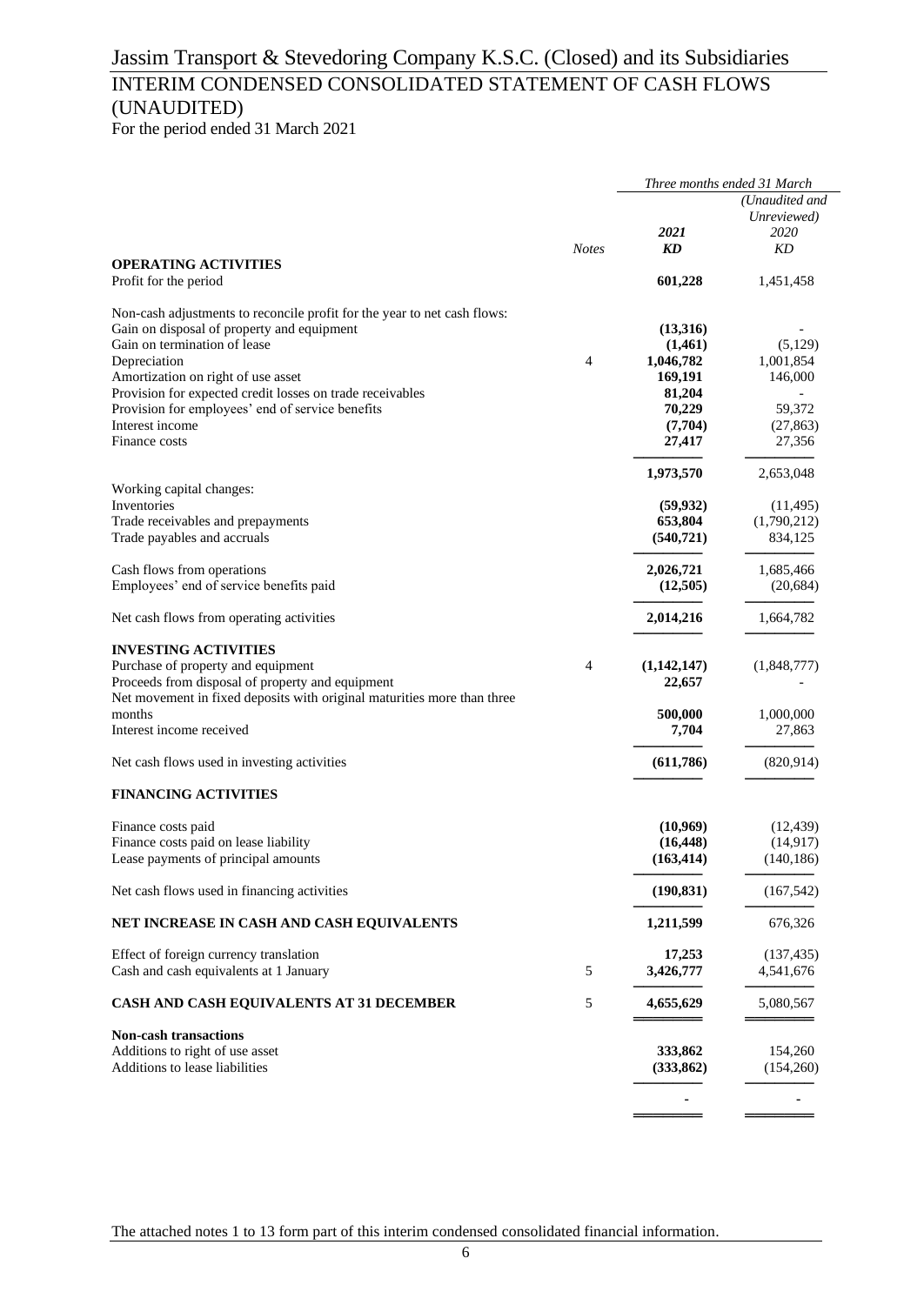## **1 INCORPORATION AND ACTIVITIES**

The interim condensed consolidated financial information of Jassim Transport & Stevedoring Company K.S.C. (Closed) (the "Parent Company") and its subsidiaries (collectively, the "Group"), for the period ended 31 March 2021 were authorised for issue in accordance with a resolution of the Parent Company's Board of Directors on 3 August 2021.

The Parent Company is a closed Kuwaiti shareholding Company registered and incorporated in Kuwait on 25 May 1979. It's registered head office is at Mirqab, Area No 1, Building No 8, Saleh Sulaiman Al Jarah Real Estate Complex, Office 2, 5<sup>th</sup> floor, P.O. Box 22801, Safat 13089, Kuwait. The Parent Company is a subsidiary of Qurain Petrochemical Industries Company K.S.C.P., a Company listed on the Kuwait stock exchange.

The activities of the Parent Company as per the Articles of Association comprise of the following:

- 1. Carry out all road transport operations outside the State of Kuwait and in particular operations related to carrying passengers by any mean of land transportation.
- 2. Buy, sell, rent, hire and import all kinds of trucks, vehicles, equipment and machinery, light and heavy, and any necessary mean for stevedoring, land , sea materials transportation inside and outside Kuwait.
- 3. Develop any private road transport industry or related to it (after getting the approval of the Public Authority for Industry).
- 4. Clearance, shipping and stevedoring operations for imported and issued goods and packaging goods of all kinds.
- 5. Participate in the management, operation and maintenance and the establishment of maritime and land ports and container terminals related to this activity.
- 6. Practicing all e-commerce activities, according to the company's activity.
- 7. Build and rent the necessary buildings for services and crafts related to stevedoring and land and maritime transport.
- 8. Shipping and services of all kinds of vessels and supply ships and ships agents for companies.
- 9. Provide all transportation and airport management services, which include ground support services for passengers, aircraft and aviation-related goods.
- 10. Owns moveable property and real estate to conduct its operations in the permissible limits according to the law.
- 11. Using the available funds of the Parent Company by investing them in financial portfolios managed by specialized authorities and companies.
- 12. Stevedoring services, loading and unloading ships and maritime transport.
- 13. Perform all road transport operations, transporting goods and various materials inside and outside the State of Kuwait. Especially, operations related to the transport of general cargo and bulk fuel, water and precious chemical materials by any mean of transportation.
- 14. Owns stocks and bonds for the Parent Company account only (Parent Company may have an interest or participate in any way with bodies engaged in similar activities or which may assist in achieving its objectives in Kuwait or abroad and it may arise or participates or buy these bodies or join them in their equity).The Parent Company may perform the aforementioned activities within or outside the State of Kuwait as a legal entity or as an agent.

The Parent Company may perform other similar, complementary or connected activities to its main activities.

The consolidated financial statements of the Group for the year ended 31 December 2020 were approved by the shareholders of the Parent Company in the Annual General Meeting held on 31 March 2021.

## **2 BASIS OF PREPARATION AND CHANGES TO THE GROUP'S ACCOUNTING POLICIES**

## **2.1 Basis of Preparation**

The interim condensed consolidated financial information for the three months ended 31 March 2021 has been prepared in accordance with *IAS 34 "Interim Financial Reporting".*

The interim condensed consolidated financial information does not include all the information and disclosures required in the annual financial statements and should be read in conjunction with the Group's annual consolidated financial statements as at 31 December 2020. In addition, results for the three months period ended 31 March 2021 are not necessarily indicative of the results that may be expected for the financial year ending 31 December 2021.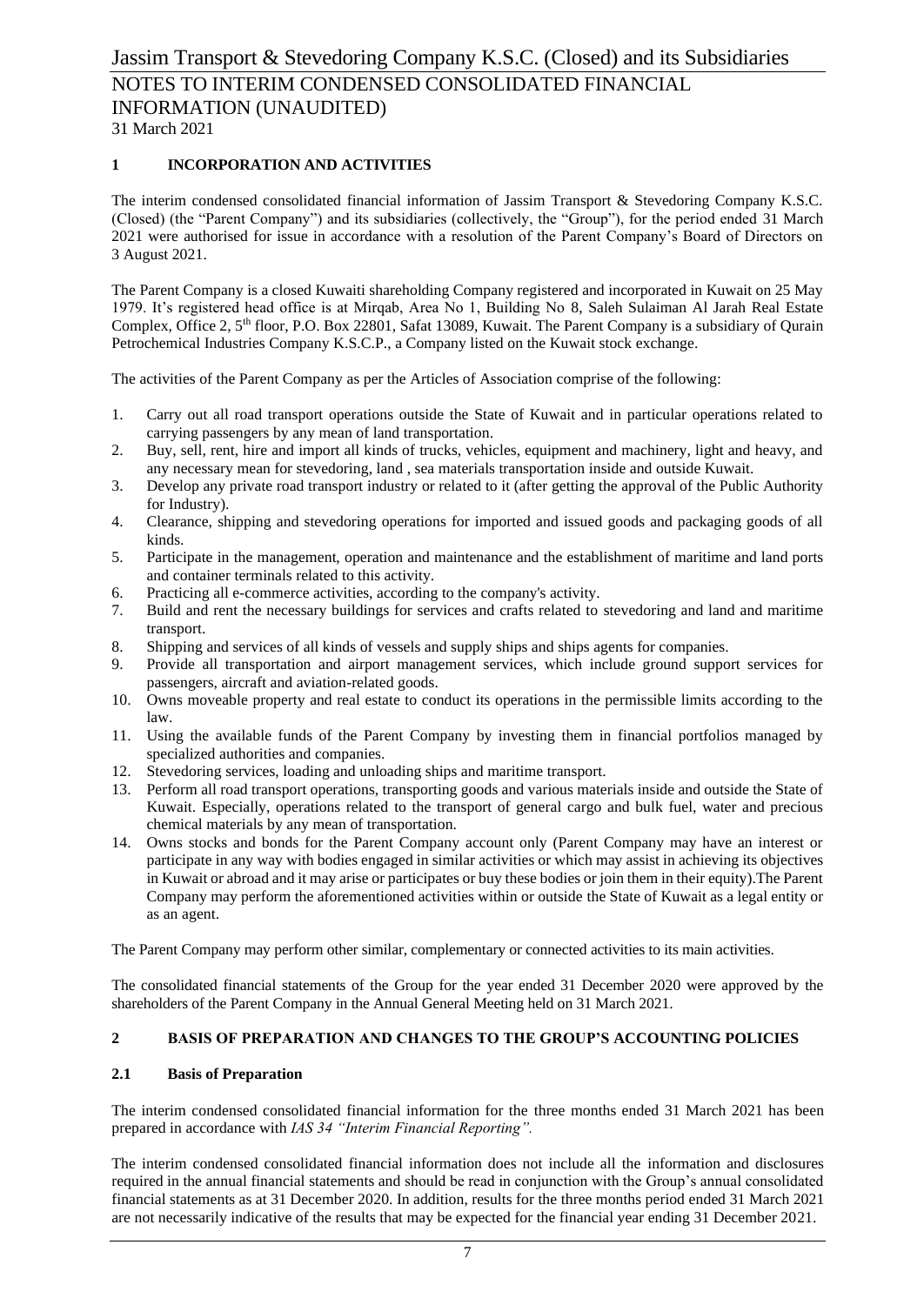#### **2 BASIS OF PREPARATION AND CHANGES TO THE GROUP'S ACCOUNTING POLICIES (continued)**

#### **2.2 New standards, interpretations and amendments adopted by the Group**

The accounting policies and methods of computation adopted in the preparation of the interim condensed consolidated financial information are consistent with those followed in the preparation of the Group's annual consolidated financial statements for the year ended 31 December 2020, except for the adoption of new standards effective as of 1 January 2021. The Group has not early adopted any other standard, interpretation or amendment that has been issued but is not yet effective.

Several other amendments and interpretations apply for the first time in 2021, but do not have an impact on the interim condensed consolidated financial information of the Group.

**Interest Rate Benchmark Reform – Phase 2: Amendments to IFRS 9, IAS 39, IFRS 7, IFRS 4 and IFRS 16** 

The amendments provide temporary reliefs which address the financial reporting effects when an interbank offered rate (IBOR) is replaced with an alternative nearly risk-free interest rate (RFR).

The amendments include the following practical expedients:

- $\blacktriangleright$  A practical expedient to require contractual changes, or changes to cash flows that are directly required by the reform, to be treated as changes to a floating interest rate, equivalent to a movement in a market rate of interest
- Permit changes required by IBOR reform to be made to hedge designations and hedge documentation without the hedging relationship being discontinued
- $\blacktriangleright$  Provide temporary relief to entities from having to meet the separately identifiable requirement when an RFR instrument is designated as a hedge of a risk component.

These amendments had no impact on the interim condensed consolidated financial information of the Group. The Group intends to use the practical expedients in future periods if they become applicable.

## **3 REVENUE**

Set out below is the disaggregation of the Group's revenue from contracts with customers based on type of services and equipment:

|                                                    | Three months ended 31 March |                |  |  |
|----------------------------------------------------|-----------------------------|----------------|--|--|
|                                                    |                             | (Unaudited and |  |  |
|                                                    |                             | Unreviewed)    |  |  |
|                                                    | 2021                        | 2020           |  |  |
|                                                    | KD                          | KD             |  |  |
| Transportation                                     | 844,016                     | 544,929        |  |  |
| Stevedoring                                        | 1,764,419                   | 2,135,390      |  |  |
| Leasing equipment                                  | 2,409,115                   | 2,680,115      |  |  |
| Warehousing                                        | 156,510                     | 232,225        |  |  |
|                                                    | 5,174,060                   | 5,592,659      |  |  |
| Timing of revenue recognition                      |                             |                |  |  |
| Goods and services transferred at a point in time  | 2,673,489                   | 2,903,914      |  |  |
| Goods and services transferred over time           | 2,500,571                   | 2,688,745      |  |  |
| <b>Total revenue from contracts with customers</b> | 5,174,060                   | 5,592,659      |  |  |
| <b>Geographical markets</b>                        |                             |                |  |  |
| Kuwait                                             | 4,556,762                   | 5,185,513      |  |  |
| Qatar                                              | 427,897                     | 288,501        |  |  |
| Saudi                                              | 189,401                     | 118,645        |  |  |
| <b>Total revenue from contracts with customers</b> | 5,174,060                   | 5,592,659      |  |  |
|                                                    |                             |                |  |  |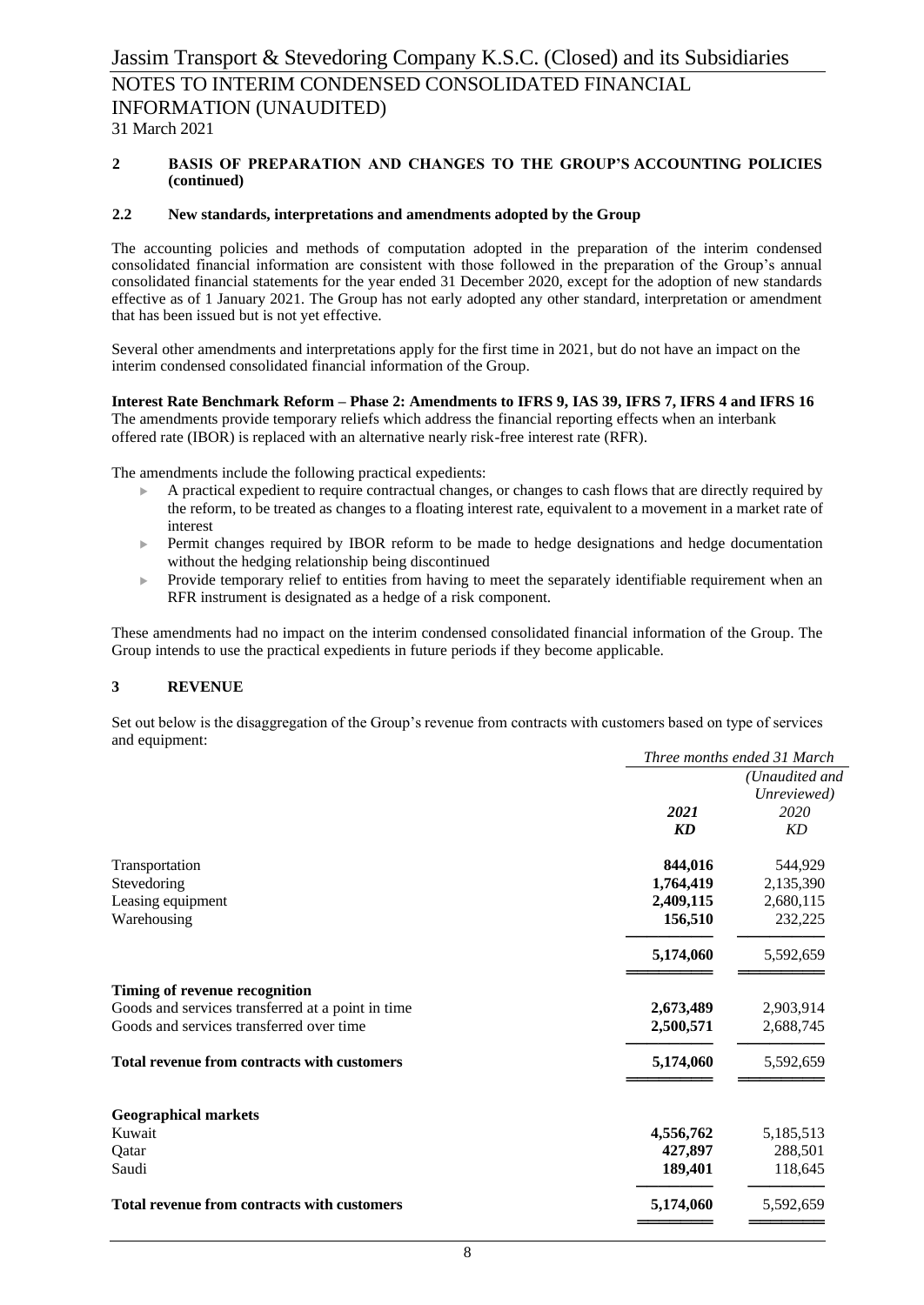## NOTES TO INTERIM CONDENSED CONSOLIDATED FINANCIAL INFORMATION (UNAUDITED) 30 September 2020

## **4 PROPERTY AND EQUIPMENT**

|                                          | <b>Motor</b><br>vehicles and<br>equipment<br>KD | Leasehold<br>land<br>KD | Leasehold<br>land<br>improvement<br>KD | Prefabricated<br>buildings<br>KD | Furniture<br>and<br>fixtures<br>KD | Tools<br>And<br>machinery<br>KD | Capital<br>work-in-<br>progress<br>KD | Total<br>KD |
|------------------------------------------|-------------------------------------------------|-------------------------|----------------------------------------|----------------------------------|------------------------------------|---------------------------------|---------------------------------------|-------------|
| Cost or revaluation:                     |                                                 |                         |                                        |                                  |                                    |                                 |                                       |             |
| At 1 January 2021 (as previously stated) | 66,680,531                                      | 10,306,150              | 1,236,155                              | 1,250,764                        | 1,094,164                          | 167,043                         | 90,171                                | 80,824,978  |
| Impact of correction of errors (Note 12) |                                                 | (731, 150)              |                                        |                                  |                                    |                                 |                                       | (731, 150)  |
| Restated balance as at 1 January 2020*   | 66,680,531                                      | 9,575,000               | 1,236,155                              | 1,250,764                        | 1,094,164                          | 167,043                         | 90,171                                | 80,093,828  |
| Additions                                | 748,968                                         |                         |                                        | 28,500                           | 16,218                             | 2,194                           | 346,267                               | 1,142,147   |
| Disposals                                | (157, 588)                                      |                         |                                        |                                  |                                    |                                 |                                       | (157, 588)  |
| Foreign currency translation             |                                                 |                         |                                        |                                  |                                    |                                 |                                       |             |
| adjustment                               | (37, 189)                                       |                         |                                        | (73)                             | (121)                              | (13)                            |                                       | (37, 396)   |
| <b>At 31 March 2021</b>                  | 67,234,722                                      | 9,575,000               | 1,236,155                              | 1,279,191                        | 1,110,261                          | 169,224                         | 436,438                               | 81,040,991  |
| Depreciation:                            |                                                 |                         |                                        |                                  |                                    |                                 |                                       |             |
| At 1 January 2021 (audited)              | 40,391,302                                      |                         | 716,397                                | 1,021,394                        | 936,294                            | 137,838                         |                                       | 43,203,225  |
| Charge for the period                    | 988,394                                         |                         | 29,371                                 | 11,078                           | 15,194                             | 2,745                           |                                       | 1,046,782   |
| Disposals                                | (148, 247)                                      |                         |                                        |                                  |                                    |                                 |                                       | (148, 247)  |
| Foreign currency translation             |                                                 |                         |                                        |                                  |                                    |                                 |                                       |             |
| adjustment                               | (19, 425)                                       |                         |                                        | (51)                             | (98)                               | (9)                             |                                       | (19, 583)   |
| <b>At 31 March 2021</b>                  | 41,212,024                                      |                         | 745,768                                | 1,032,421                        | 951,390                            | 140,574                         |                                       | 44,082,177  |
| Net book value:                          |                                                 |                         |                                        |                                  |                                    |                                 |                                       |             |
| <b>At 31 March 2021</b>                  | 26,022,698                                      | 9,575,000               | 490,387                                | 246,770                          | 158,871                            | 28,650                          | 436,438                               | 36,958,814  |

Notwithstanding the contractual term of the leases, management considers that, the agreements of leasehold land are renewable indefinitely, at similar nominal rates of ground rent, and with no premium payable for renewal of the lease and, consequently, as is common practice in Kuwait, these leases have been accounted for as freehold land. The management does a revaluation of the leasehold land on cyclical basis at a regular interval of every three years.

For the year ended 31 December 2020, the fair valuation was conducted by two independent appraisers with a recognised and relevant professional qualification and recent experience of the location and category of leasehold land being valued. The change in fair value was calculated based on the lower of the two values. Fair value of the leasehold land is arrived at by reference to industry acknowledged methods of valuations that depend on market data including recent sales value of comparable properties. The fair value was determined based on sales comparison method and is measured under the Level 2 fair value hierarchy. The revaluation gain amounting to KD 150,000 as included in other comprehensive income and credited directly to equity as revaluation surplus. The significant assumption used in the determination of fair value was the market price (per sqm). A decrease of 5% in the estimated market price (per sqm) will reduce the value by KD 515,308.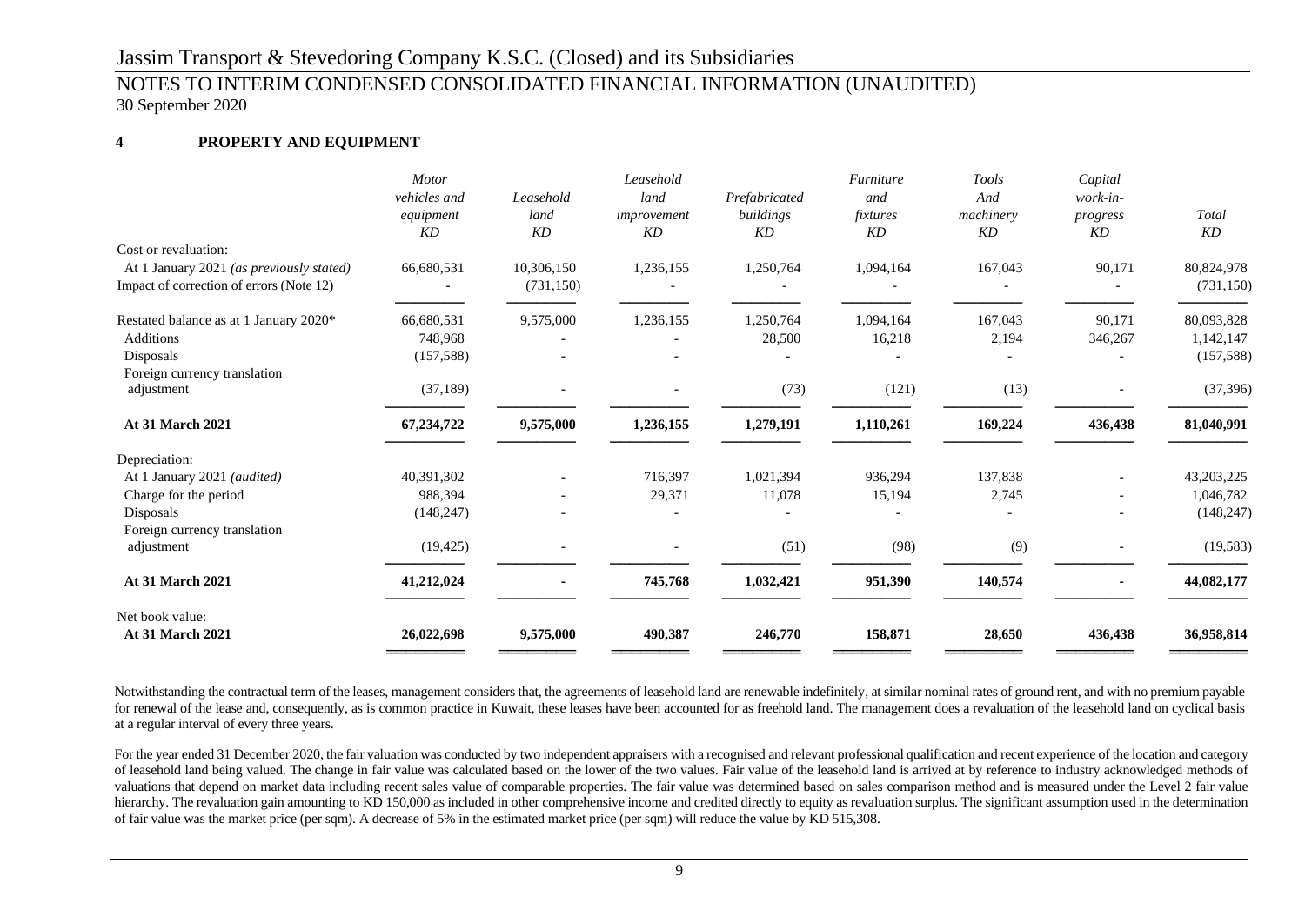## NOTES TO INTERIM CONDENSED CONSOLIDATED FINANCIAL INFORMATION (UNAUDITED) 31 March 2021

## **4 PROPERTY AND EQUIPMENT (continued)**

|                                  | Motor<br>vehicles and      | Leasehold  | Leasehold<br>land | Prefabricated   | Furniture<br>and | Tools<br>and             | Capital<br>work-in- |             |
|----------------------------------|----------------------------|------------|-------------------|-----------------|------------------|--------------------------|---------------------|-------------|
|                                  | equipment<br>KD            | land<br>KD | improvement<br>KD | buildings<br>KD | fixtures<br>KD   | machinery<br>KD          | progress<br>KD      | Total<br>KD |
| Cost or revaluation:             |                            |            |                   |                 |                  |                          |                     |             |
| At 1 January 2020                | 63,024,901                 | 10,156,150 | 1,174,190         | 1,242,942       | 1,183,360        | 174,734                  | 232,504             | 77,188,781  |
| Impact of correction of errors   |                            |            |                   |                 |                  |                          |                     |             |
| (Note 12)                        | $\overline{\phantom{a}}$   | (731, 150) |                   |                 |                  | $\overline{\phantom{a}}$ |                     | (731, 150)  |
| Restated balance as at 1 January |                            |            |                   |                 |                  |                          |                     |             |
| 2020*                            | 63,024,901                 | 9,425,000  | 1,174,190         | 1,242,942       | 1,183,360        | 174,734                  | 232,504             | 76,457,631  |
| <b>Additions</b>                 | 4,122,770                  |            | 61,965            | 21,744          | 58,665           | 8,658                    | 90,171              | 4,363,973   |
| Revaluation                      |                            | 150,000    |                   |                 |                  |                          |                     | 150,000     |
| Disposals                        | (686, 536)                 |            |                   |                 |                  |                          |                     | (686, 536)  |
| Write off                        | (7,968)                    |            |                   | (10,272)        | (147, 860)       | (19,978)                 |                     | (186,078)   |
| <b>Transfers</b>                 | 232,504                    |            |                   |                 |                  |                          | (232, 504)          |             |
| Foreign currency translation     |                            |            |                   |                 |                  |                          |                     |             |
| adjustment                       | (5,140)                    |            |                   | (3,650)         | (1)              | 3,629                    |                     | (5,162)     |
| At 31 December 2020              | 66,680,531                 | 9,575,000  | 1,236,155         | 1,250,764       | 1,094,164        | 167,043                  | 90,171              | 80,093,828  |
| Depreciation:                    |                            |            |                   |                 |                  |                          |                     |             |
| At 1 January 2020                | 37,218,520                 |            | 600,271           | 994,884         | 1,026,225        | 140,496                  |                     | 39,980,396  |
| Charge for the year              | 3,835,935                  |            | 116,126           | 40,425          | 57,931           | 13,691                   |                     | 4,064,108   |
| Disposals                        | (653,292)                  |            |                   |                 |                  |                          |                     | (653,292)   |
| Write off                        | (6,954)                    |            |                   | (10,272)        | (147, 860)       | (19,978)                 |                     | (185,064)   |
| Foreign currency translation     |                            |            |                   |                 |                  |                          |                     |             |
| adjustment                       | (2,907)                    |            |                   | (3,643)         | (2)              | 3,629                    |                     | (2,923)     |
| At 31 December 2020              | 40,391,302                 |            | 716,397           | 1,021,394       | 936,294          | 137,838                  |                     | 43,203,225  |
| Net book value:                  |                            |            |                   |                 |                  |                          |                     |             |
| At 31 December 2020              | 26,289,229<br>____________ | 9,575,000  | 519,758           | 229,370         | 157,870          | 29,205                   | 90,171              | 36,890,603  |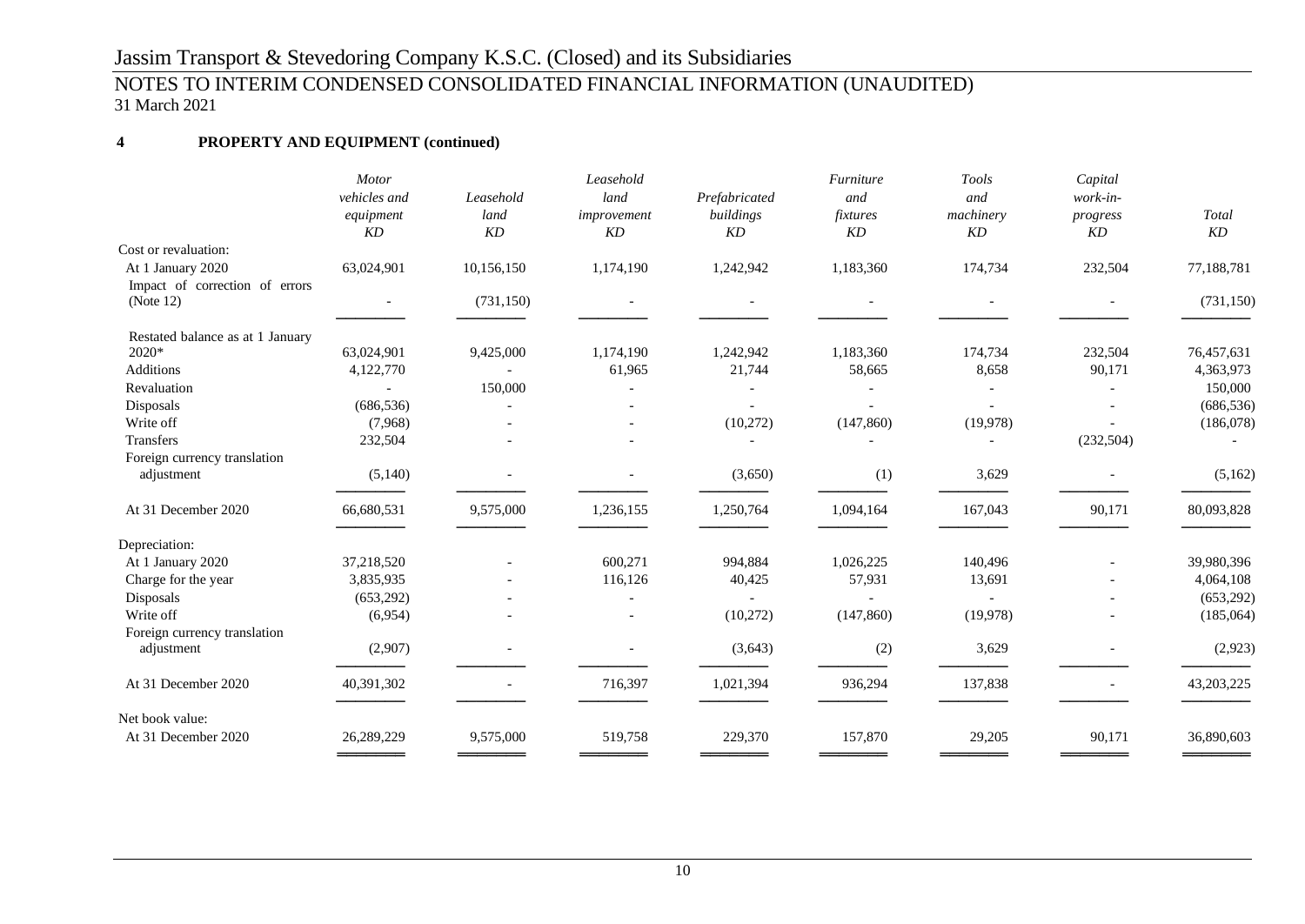NOTES TO INTERIM CONDENSED CONSOLIDATED FINANCIAL INFORMATION (UNAUDITED)

31 March 2021

## **4 PROPERTY AND EQUIPMENT (continued)**

The depreciation charge has been allocated in the interim condensed consolidated statement of income as follows:

|                         |           | Three months ended 31 March |  |  |
|-------------------------|-----------|-----------------------------|--|--|
|                         | 2021      | <i>2020</i>                 |  |  |
|                         | KD        | KD                          |  |  |
| Operating expenses      | 988,394   | 945,369                     |  |  |
| Administrative expenses | 58,388    | 56,485                      |  |  |
|                         | 1,046,782 | 1,001,854                   |  |  |

\*Certain amounts presented do not correspond to the consolidated financial statements as at 31 December 2020 and reflect adjustments made as detailed in note 12.

## **5 CASH AND CASH EQUIVALENTS**

Cash and cash equivalents included in the interim condensed consolidated statement of cash flows consist of the following:

|                                                                                                    | (Unaudited)<br>31 March<br>2021<br>KD | (Audited)<br>31 December<br>2020<br>KD | (Unaudited and<br>Unreviewed)<br>31 March<br>2020<br>KD. |
|----------------------------------------------------------------------------------------------------|---------------------------------------|----------------------------------------|----------------------------------------------------------|
| Bank balances and cash<br>Fixed deposits                                                           | 1,605,629<br>3,050,000                | 876,777<br>3,050,000                   | 1,530,567<br>3,550,000                                   |
| Cash and cash equivalents as per interim condensed consolidated<br>statement of financial position | 4,655,629                             | 3,926,777                              | 5,080,567                                                |
| Fixed deposits with original maturities more than three months                                     |                                       | (500,000)                              |                                                          |
| Cash and cash equivalents as per interim condensed consolidated<br>statement of cash flows         | 4,655,629                             | 3,426,777                              | 5,080,567                                                |

Fixed deposits yield an average effective interest rate (EIR) ranging between 1.2% to 1.5% (31 December 2020: 1% to 3.5% and 31 March 2020: 2.5% to 3.5%) per annum.

Fixed deposits amounting to KD 50,000 (31 December 2020: KD 50,000 and 31 March 2020: KD 50,000) are held as collateral securities against other credit facilities granted to the Group (Note 8).

## **6 EQUITY**

## *a) Share Capital*

The Parent Company's authorised, issued and fully paid capital consists of 150,000,000 (31 December 2020: 150,000,000 and 31 March 2020: 150,000,000) shares of 100 fils (31 December 2020: 100 fils and 31 March 2020: 100 fils) each, which were fully paid in cash.

## *b) Dividends*

The Board of Directors in their meeting held on 21 March 2021, proposed distribution of cash dividend of 20 fils per share in respect of the year ended 31 December 2020 (2019: cash dividend of 40 fils per share aggregating to KD 6,000,000), to be paid from utilizing retained earnings.

The Annual general Meeting (AGM) of the shareholders held on 31 March 2021 has approved the cash dividend of 20 fils for the year ended 31 December 2020 (2019: cash dividend of 40 fils per share aggregating to KD 6,000,000), to be paid from utilizing retained earnings.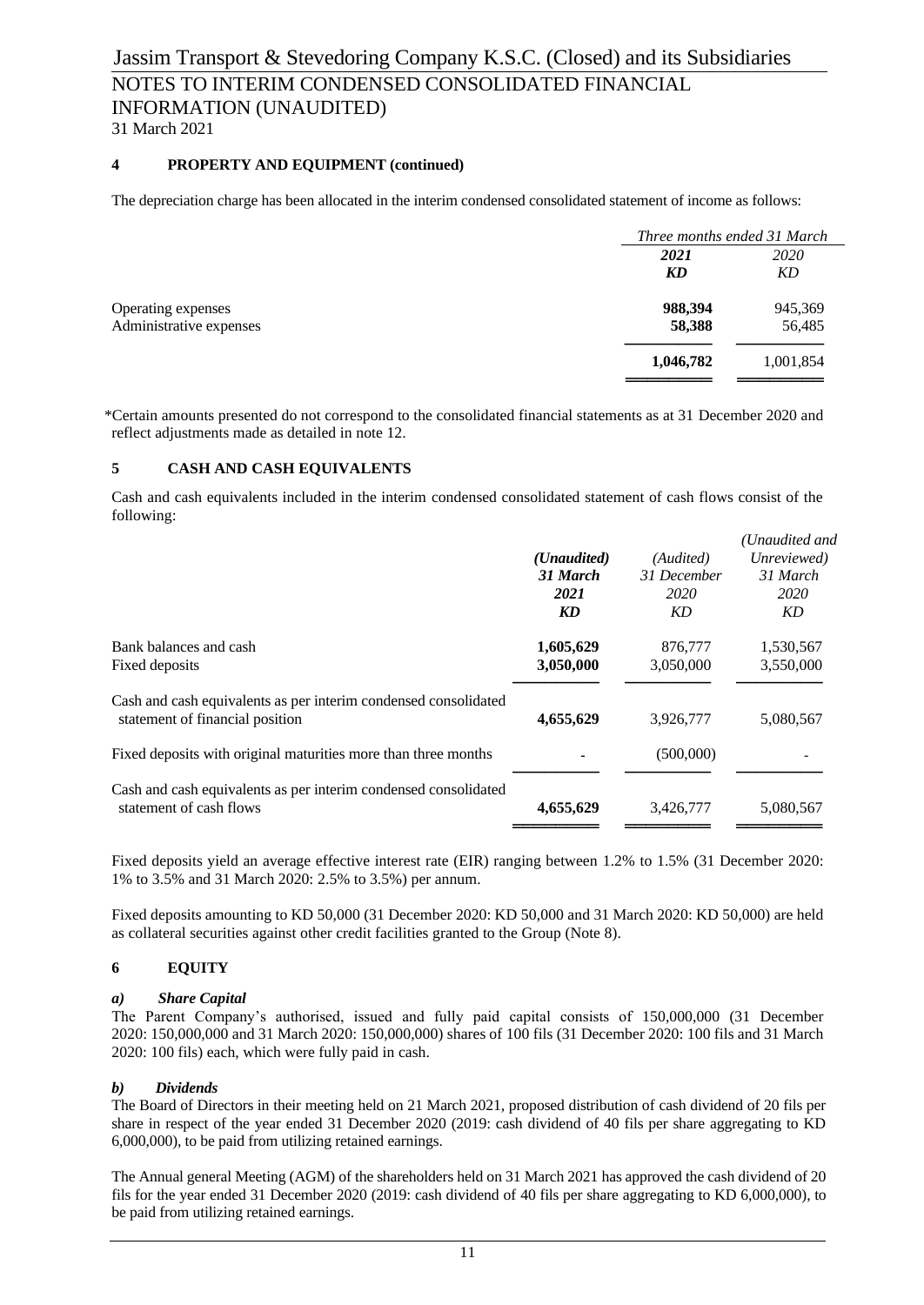## Jassim Transport & Stevedoring Company K.S.C. (Closed) and its Subsidiaries NOTES TO INTERIM CONDENSED CONSOLIDATED FINANCIAL INFORMATION (UNAUDITED) 31 March 2021

## **7 RELATED PARTY TRANSACTIONS**

Related parties represent shareholders, key management personnel of the Parent Company and entities controlled, jointly controlled or significantly influenced by such parties. Pricing policies and terms of these transactions are approved by the Parent Company's management.

Transactions with related parties are as follows:

|                                                                    |                     | <b>Other</b> | 31 March<br>2021<br><b>KD</b> | 31 March<br>2020<br>KD<br>(Unaudited and |
|--------------------------------------------------------------------|---------------------|--------------|-------------------------------|------------------------------------------|
|                                                                    |                     | affiliates   | ( <i>Unaudited</i> )          | Unreviewed)                              |
|                                                                    |                     | KD           | KD                            | KD                                       |
| Interim condensed consolidated statement of income:                |                     |              |                               |                                          |
| Revenue                                                            |                     | 110,522      | 110,522                       | 49,651                                   |
| Tickets charges                                                    |                     | 351          | 351                           | 1,101                                    |
| Other charges                                                      |                     | 25,940       | 25,940                        | 13,748                                   |
| Board remuneration                                                 |                     | 6,000        | 6,000                         | 8,500                                    |
|                                                                    |                     |              |                               | (Unaudited and                           |
|                                                                    |                     | (Unaudited)  | (Audited)                     | Unreviewed)                              |
|                                                                    |                     | 31 March     | 31 December                   | 31 March                                 |
|                                                                    | <b>Shareholders</b> | 2021         | 2020                          | 2020                                     |
|                                                                    | KD                  | KD           | <b>KD</b>                     | KD                                       |
| Interim condensed consolidated statement<br>of financial position: |                     |              |                               |                                          |
| Amount due from a related party                                    | 66,556              | 66,556       | 61,151                        | 45,676                                   |
| <b>Other transactions</b>                                          |                     |              |                               |                                          |
| Purchases of spares and consumables                                | (5,529)             | (5,529)      | (185, 881)                    | (12,091)                                 |

#### **Compensation of key management personnel**

Key management personnel comprise of the key members of management having authority and responsibility for planning, directing and controlling the activities of the Group.

The remuneration to key management personnel during the period was as follows:

|                                        |         | Three months ended 31 March |  |  |
|----------------------------------------|---------|-----------------------------|--|--|
|                                        |         | (Unaudited and              |  |  |
|                                        |         | Unreviewed)                 |  |  |
|                                        | 2021    | 2020                        |  |  |
|                                        | KD      | KD                          |  |  |
| Salaries and other short-term benefits | 78,728  | 79,103                      |  |  |
| Employees' end of service benefits     | 89,284  | 71,088                      |  |  |
|                                        | 168,012 | 150,191                     |  |  |
|                                        |         |                             |  |  |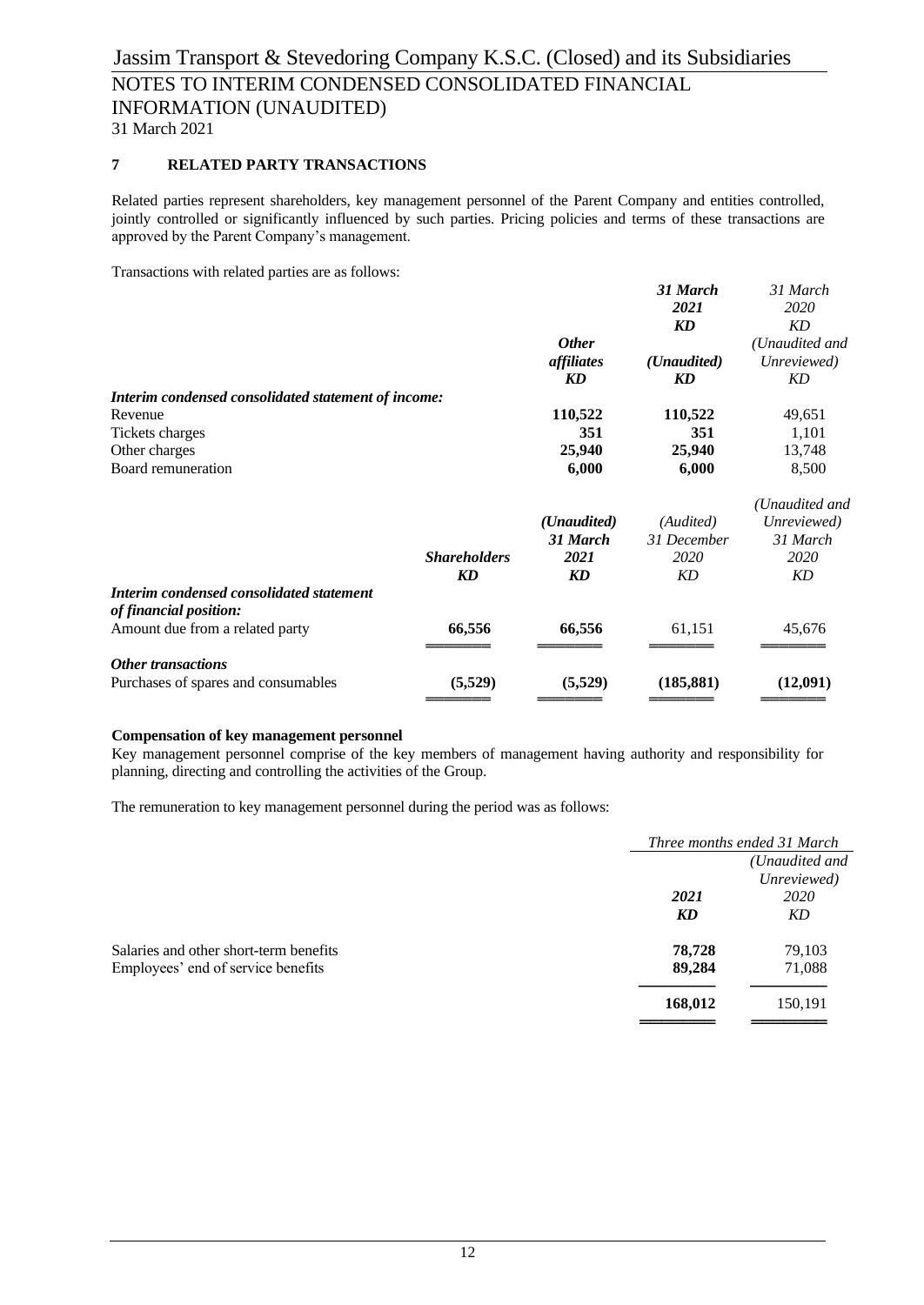## NOTES TO INTERIM CONDENSED CONSOLIDATED FINANCIAL INFORMATION (UNAUDITED)

31 March 2021

## **8 COMMITMENTS AND CONTINGENCIES**

The Group has following commitments and contingent liabilities:

|                      |                      |             | (Unaudited and |
|----------------------|----------------------|-------------|----------------|
|                      | ( <i>Unaudited</i> ) | (Audited)   | Unreviewed))   |
|                      | 31 March             | 31 December | 31 March       |
|                      | 2021                 | <i>2020</i> | <i>2020</i>    |
|                      | KD                   | KD          | KD             |
| <b>Commitments</b>   |                      |             |                |
| Letters of credit    | 5,569,401            | 5,101,401   | 608,670        |
|                      |                      |             |                |
| <b>Contingencies</b> |                      |             |                |
| Letters of guarantee | 3,476,330            | 1,888,153   | 3,128,185      |
|                      |                      |             |                |

Certain fixed deposits are held as collateral security against letter of guarantee issued. (Note 5).

## **9 FAIR VALUES OF FINANCIAL INSTRUMENTS**

## **Fair value hierarchy**

The fair value of foreign quoted investment carried at fair value through other comprehensive income as at 31 March 2021 amounting to KD 204,197 (31 December 2020: KD 254,037 and 31 March 2020: 167,137) is categorised under level 1 of the fair value hierarchy.

For financial instruments quoted in an active market, fair value is determined by reference to quoted market prices. Bid prices are used for assets and offer prices are used for liabilities.

The fair values of financial instruments are not materially different from their carrying values. For financial assets and financial liabilities that are liquid or having a short-term maturity (less than twelve months) it is assumed that the carrying amounts approximate to their fair value.

## **10 EARNINGS PER SHARE (EPS)**

Basic EPS amounts are calculated by dividing the profit for the period attributable to ordinary equity holders of the Parent Company by the weighted average number of ordinary shares outstanding during the period. Diluted EPS is calculated by dividing the (loss) profit attributable to ordinary equity holders of the Parent Company by the weighted average number of ordinary shares outstanding during the period plus the weighted average number of ordinary shares that would be issued on conversion of all the dilutive potential ordinary shares into ordinary shares. There is no impact from dilutive instruments outstanding, basic and diluted EPS are identical.

|                                                                    |             | Three months ended 31 March |  |  |
|--------------------------------------------------------------------|-------------|-----------------------------|--|--|
|                                                                    | 2021        | 2020                        |  |  |
|                                                                    | KD          | KD                          |  |  |
| Profit for the period (KD)                                         | 601,228     | 1,451,458                   |  |  |
| Weighted average number of shares outstanding<br>during the period | 150,000,000 | 150,000,000                 |  |  |
| Basic and diluted earnings per share (fils)                        | 4           | 10                          |  |  |
|                                                                    |             |                             |  |  |

There have been no transactions involving ordinary shares between the reporting date and the date of authorisation of this interim condensed consolidated financial information which would require the restatement of EPS.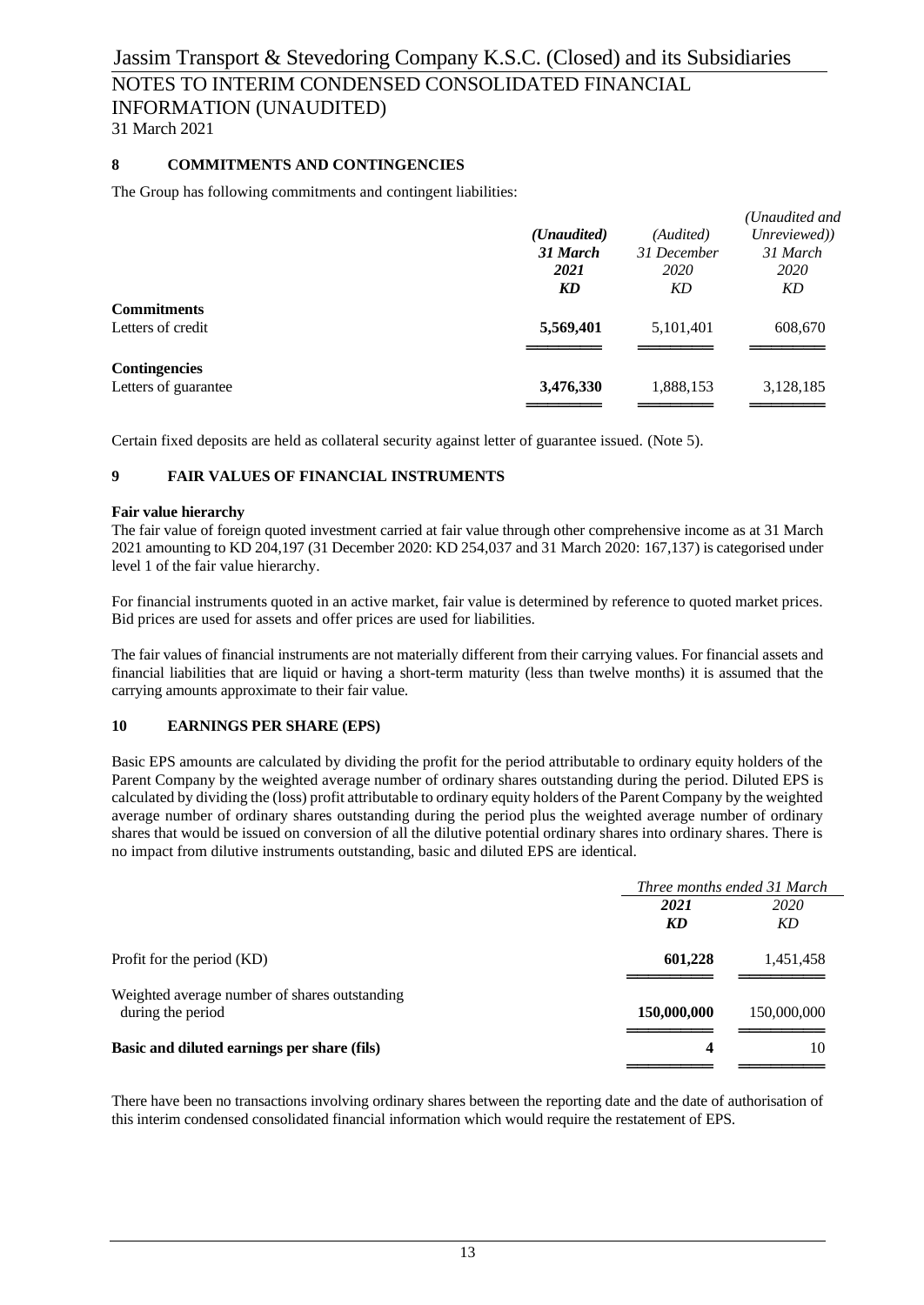## **11 SEGMENT INFORMATION**

Management has determined the operating segments based on the information reviewed by the board of directors represented by the chief operating decision maker for the purpose of allocating resources and assessing performance. The chief operating decision maker organizes the entity based on different geographical areas, inside and outside Kuwait. The following table presents the geographical analysis of the Group's assets, liabilities, revenue, expenses, and profit for the period ended 31 March 2021 and 31 March 2020.

#### **Geographical information**

In presenting the geographic information, segment revenue, results and assets have been based on the geographic location from which income is derived and segment assets were based on the geographic location of the assets.

|                                      |                  | Three months ended 31 March |                   |
|--------------------------------------|------------------|-----------------------------|-------------------|
|                                      |                  |                             | (Unaudited and    |
|                                      |                  |                             | Unreviewed)       |
|                                      |                  | 2021                        | 2020              |
|                                      |                  | KD                          | KD                |
| <b>Revenue</b>                       |                  |                             |                   |
| Kuwait                               |                  | 4,556,762                   | 5,185,513         |
| Rest of GCC                          |                  | 617,298                     | 407,146           |
|                                      |                  | 5,174,060                   | 5,592,659         |
| Results-profit (loss) for the period |                  |                             |                   |
| Kuwait                               |                  | 673,683                     | 1,511,999         |
| Rest of GCC                          |                  | (72, 455)                   | (60, 541)         |
|                                      |                  | 601,228                     | 1,451,458         |
|                                      |                  | Restated*                   | <b>Restated</b>   |
|                                      |                  |                             | (Unaudited and    |
|                                      | (Unaudited)      | (Audited)                   | Unreviewed)       |
|                                      | 31 March<br>2021 | 31 December                 | 31 March          |
|                                      | KD               | 2020<br>KD                  | 2020<br><b>KD</b> |
| <b>Segment assets</b>                |                  |                             |                   |
| Kuwait                               | 40,744,509       | 40,538,464                  | 43,156,833        |
| Rest of GCC                          | 10,115,038       | 10,098,670                  | 10,057,481        |
|                                      | 50,859,547       | 50,637,134                  | 53,214,314        |
| <b>Segment liabilities</b>           |                  |                             |                   |
| Kuwait                               | 8,745,617        | 6,142,760                   | 6,023,160         |
| Rest of GCC                          | 1,131,316        | 1,062,591                   | 611,250           |
|                                      | 9,876,933        | 7,205,351                   | 6,634,410         |
|                                      |                  |                             |                   |

*\*Certain amounts presented do not correspond to the consolidated financial statements as at 31 December 2020 and reflect adjustments made as detailed in Note 12.*

#### **12 RETROSPECTIVE RESTATEMENT**

In the year 2016, the Parent Company has erroneously accounted excess revaluation gain on leasehold land as at 31 December 2016 resulting in overstatement of leasehold land and revaluation reserve by KD 731,150. The error has been corrected by restating each of the affected interim condensed consolidated financial information line items for prior periods.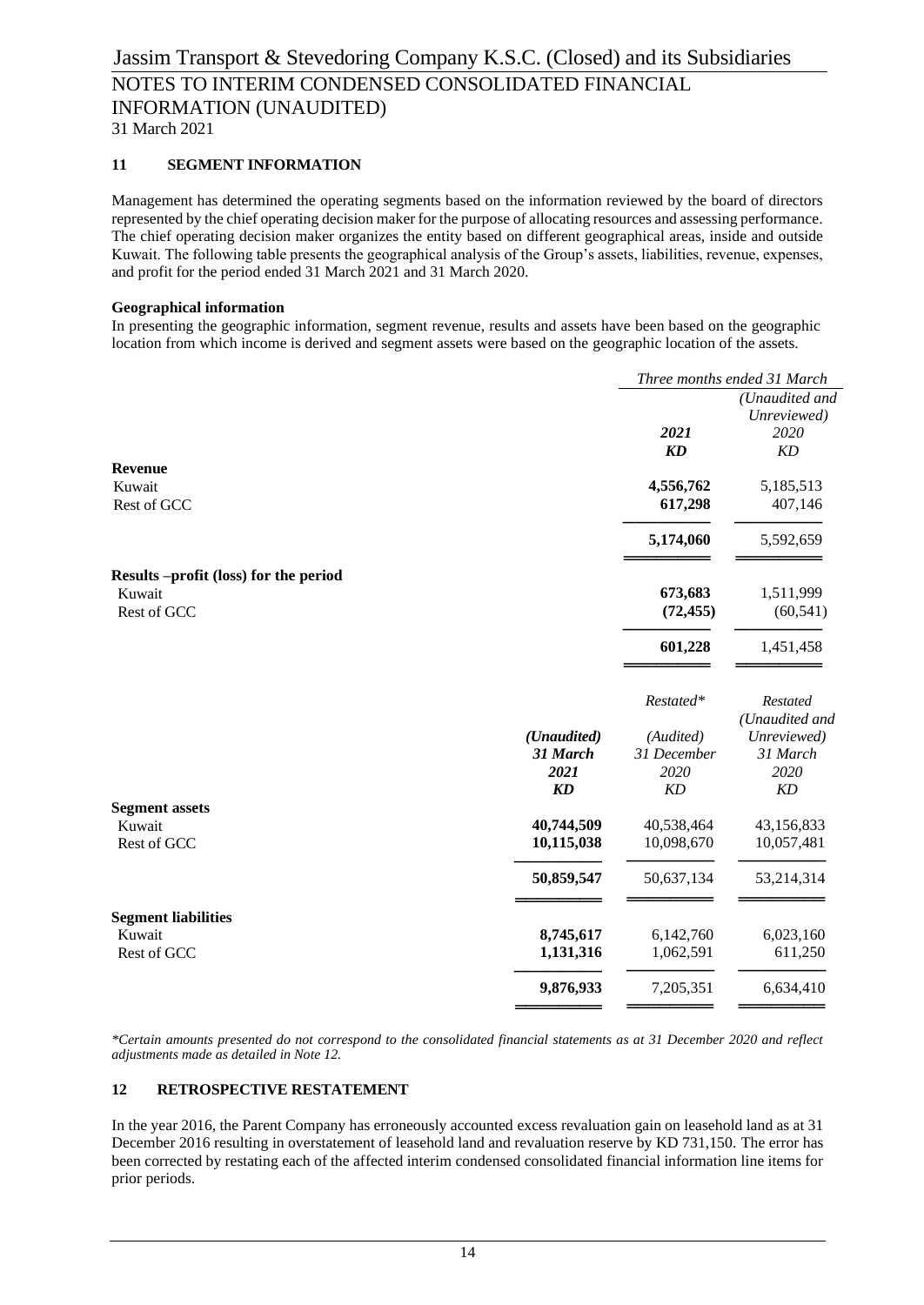## **12 RETROSPECTIVE RESTATEMENT (continued)**

The following tables summarise the impacts on the Group's interim condensed consolidated financial information.

#### *Consolidated statement of financial position:*

| <b>At 31 March 2020</b> | As previously<br>reported<br>KD | <b>Effect</b> of<br>restatement<br>KD | <b>After</b><br>restatement<br>KD |
|-------------------------|---------------------------------|---------------------------------------|-----------------------------------|
| Property and equipment  | 38,198,505                      | (731,150)                             | 37,467,355                        |
| Revaluation surplus     | 9,425,000                       | (731,150)                             | 8,693,850                         |
| At 31 December 2020     | As previously<br>reported<br>KD | <b>Effect</b> of<br>restatement<br>KD | <b>After</b><br>restatement<br>KD |
| Property and equipment  | 37,621,753                      | (731,150)                             | 36,890,603                        |
| Revaluation surplus     | 9,575,000                       | (731,150)                             | 8,843,850                         |

There is no impact on the consolidated statement of income, consolidated statement of comprehensive income and consolidated statement of cash flows for the period ended 31 March 2020.

## **13 IMPACT OF COVID-19**

The COVID-19 outbreak was first reported near the end of 2019. At that time, a cluster of cases displaying the symptoms of a 'pneumonia of unknown cause' were identified in Wuhan, the capital of China's Hubei province. On 31 December 2019, China alerted the World Health Organisation (WHO) of this new virus. On 30 January 2020, the International Health Regulations Emergency Committee of the WHO declared the outbreak a 'Public Health Emergency of International Concern'. Since then, the virus has spread worldwide. On 11 March 2020, the WHO declared the COVID-19 outbreak to be a pandemic.

The currently known impact of COVID-19 on the Group are:

- $\blacktriangleright$  Allowances for expected credit losses on trade receivables amounting to KD 81,204 charged during the period ended 31 March 2020.
- Equipment leasing revenue down by 17% period-over-period due to lower asset utilisation and lockdown measures imposed by the government to restrict the surge in cases of COVID-19.

The measures to slow the spread of COVID-19 have had a significant impact on the global economy. Governments worldwide imposed travel bans and strict quarantine measures. Businesses are dealing with lost revenue and disrupted supply chains. While the country has started to ease the lockdown, the relaxation has been gradual.

Entities should consider whether to disclose the measures they have taken, in line with the recommendations of the WHO and national health authorities, to preserve the health of their employees and support the prevention of contagion in their administrative and operational areas, such as working from home , reduced work shifts in operational areas to minimise the number of workers commuting, rigorous cleaning of workplaces, distribution of personal protective equipment, testing of suspected cases and measuring body temperature.

As a result, the Group considered the impact of COVID-19 in preparing its interim condensed consolidated financial information. While the specific areas of judgement may not change, the impact of COVID-19 resulted in the application of further judgement within those areas.

Given the evolving nature of COVID-19 and the limited recent experience of the economic and financial impacts of such a pandemic, changes to estimates may need to be made in the measurement of the Group's assets and liabilities may arise in the future.